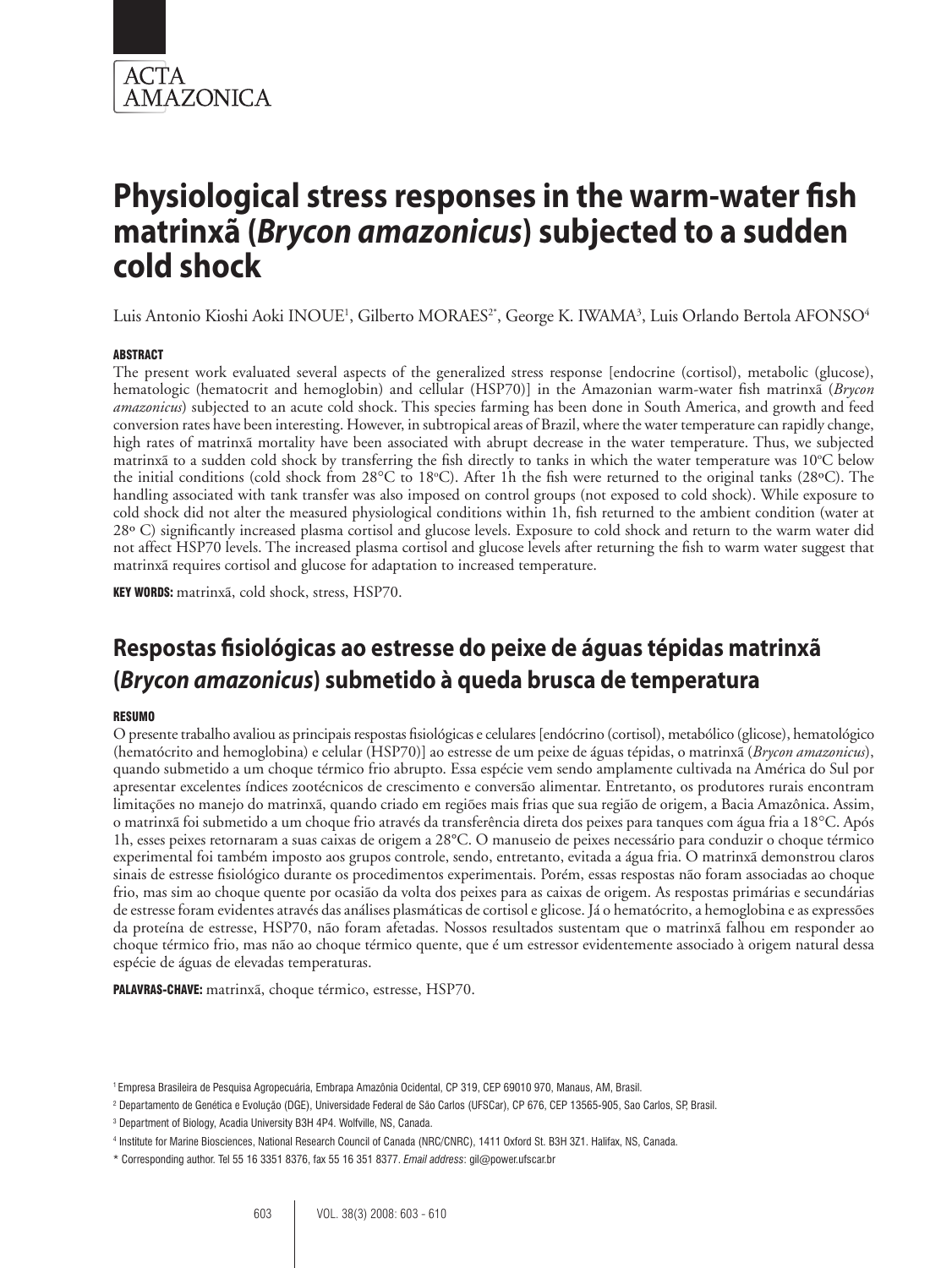

## **Introduction**

Among the natural stressors fish can experience throughout their life cycle are thermal changes. Fluctuations in water temperature can result from a transient (daily change) or a seasonal change. In either case, to deal with the environmental change, fish respond by altering physiological functions including those associated with the stress response (Barton & Iwama, 1991). The physiological stress response in fish is mediated by the neuro-endocrine system and includes the release of hormones such as cortisol and adrenaline (Barton & Iwama, 1991). In response to most stressors fish will exhibit an increase in plasma cortisol levels, which is generally followed by an elevation in plasma glucose levels. A physiological stress response also occurs at the cellular level, which is characterized by the induction of a conserved group of proteins named the heat shock proteins (HSP). The HSPs have been measured in almost all organisms including fish (Iwama *et al.*, 2004). Most of the research is focused on the 70 kDA family (HSP70), and several stressors have shown to alter the HSP70 response in fish (Basu *et al.*, 2002; Iwama *et al.*, 2004; Afonso *et al.*, 2004).

A clear relationship between these two levels of responses (endocrine and cellular) has not yet been demonstrated in fish. Although most stressors can elicit an endocrine response, a corresponding cellular response does not always occur. For instance, handling can clearly affect the endocrine response (Vijayan *et al.*, 1997) without eliciting an HSP response in fish (Vijayan *et al.*, 1997; Washburn *et al.*, 2002).

Matrinxã *Brycon amazonicus* (Günther, 1869) (Characidae) that lives in the warm waters of the Amazon basin has lately gained attention from the sport fishing industry in Brazil, mainly due to the aggressive behavior and fierce attack to fishing baits. This has led to a high demand for cultured matrinxã, which are sold live. In the southeast Brazil, where the climate is predominantelly sub-tropical, high rates of mortality have been associated with abrupt decreases in the water temperature.

Changes in the endocrine and cellular responses to acute heat shock have been studied in fish. Concomitant increase cortisol and HSP70 levels have been documented in rainbow trout (*Oncorhynchus mykiss*) exposed to heat shock (Basu *et al.*, 2001). The same authors demonstrated that tilapia (*Oreochromis mossambicus*) subjected to heat shock only elicited the cortisol response. Atlantic salmon (*Salmo salar*) also increased HSP70 when exposed to heat shock (DuBeau *et al.*, 1998). Palmisano *et al.* (2000) demonstrated that chinook salmon (*Oncorhynchus tshawytscha*) exposed to heat shock presented increased levels of HSP90 messenger RNA, but there was no concomitant increase in plasma cortisol levels.

Studies have also shown an endocrine stress response change in fish exposed to cold shock (Barton & Peter, 1982; Tanck *et al.*, 2000; Chen *et al.*, 2002). In these three studies, increased plasma cortisol levels were observed in rainbow trout, common carp (*Cyprinus carpio*) and tilapia aurea (*Oreochromis aureus*), respectively, exposed to cold shock (in different experimental conditions). Yamashita *et al.* (1996) have shown increased mRNA coding for a 70kDa cold-induced protein that was homolog of the mammalian vasolin-containing protein and yeast CDC48p. However, zebrafish (*Danio rerio*) embryonic cell line (ZF4) subjected to cold shock did not elicit an HSP70 response (Airaksinen *et al.*, 2003). Ju *et al.* (2002), using cDNA micro-arrays, reported a transient increase in HSP70 transcript in brain tissue of catfish exposed to cold acclimation. In most of these studies, however, the species investigated are adapted to live in cold water. Furthermore, none of the studies explored the relationship between the endocrine and cellular responses.

In this study we investigated the stress response in a tropical fish during and after exposure to an acute cold shock (10°C decrease in water temperature). We determined the levels of hematocrit, total hemoglobin, cortisol, glucose and gills HSP70 before a 1h cold shock, just after the cold shock had finished, and at several times (1, 3, 6, 12, and 24h) during recovery.

## **Material and Methods**

#### Fish

Juvenile matrinxã (mean weight 91.3±24.8 g and length of 18.8±1.7 cm) were purchased from a commercial fish farm, and held in an indoor closed water system  $(2-m^3 \tanh s; 75$ fish/ $m<sup>3</sup>$ ) for 6 months prior to the experiment.

#### Cold shock: treatments and protocol

Initially, 240 fish were equally distributed in six 2000-L tanks supplied with freshwater (in closed water system) and aeration. Fish were acclimated for 3 weeks, and we used 40 fish per tank and 3 replicates per treatment (cold shock and control) for the experiment. Water temperature  $(28\pm 2.4 \degree C)$ , dissolved oxygen (5.66±0.09 mg/L), conductivity (74.3±4.8  $\mu$ S/cm) and pH (7.0) were constant throughout this period, and adequate for this species (Arana, 1997). During this period fish were fed daily a commercial diet (32 % crude protein) at 2-3% of body weight. Food was withheld 24 h before the onset of the cold shock. The cold shock treatment consisted of transferring directly the fish from each replicate group to 200-L tanks in which the water had been decreased in  $10^{\circ}$ C. We decreased the water temperature by adding ice to the tanks. The ice was previously made using the same water supplied to the experimental tanks. An YSI model 55 probe was used during the 1h-cold shock to monitor water temperature and dissolved oxygen concentration. To account for handling procedures, fish from the control group were transferred to tanks with the same water temperature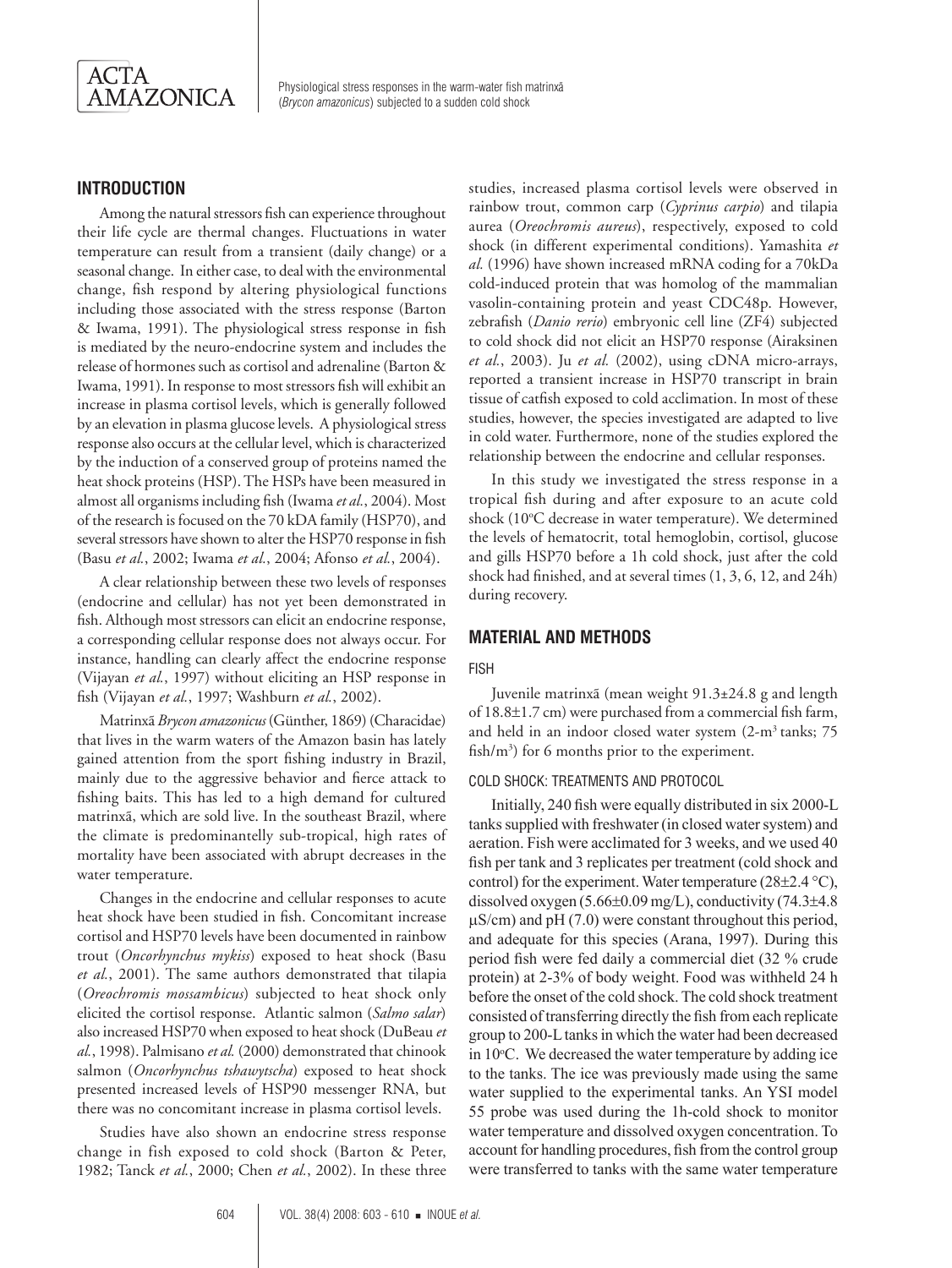

(28°C). The treatment lasted 1 h and then fish were returned to the 2000-Ltanks.

### Fish sampling

Three fish from each replicate were sampled before (Bef), immediately after (Aft) the 1h treatment, and at 1, 3, 6, 12, and 24 h during recovery ( $N = 9$  at each sampling time). At each sampling time, fish were removed from the tanks and killed by a sharp blow to the head. Weight (g) and length (cm) were recorded from each fish. Blood was collected from the caudal vein using a 3 ml heparinized syringe, and centrifuged at 12000 g for 3 min to collect plasma. Gills samples (approximately 100 mg) were removed quickly from each fish and immediately frozen in liquid nitrogen. Plasma and tissues were stored at  $-80$  °C until assays.

#### **MEASUREMENTS**

## Hematocrit and total hemoglobin **LEVELS**

Microcapillary tubes were used for microhematocrit determinations on whole blood (Collier, 1944). Total hemoglobin content was measured according to Drabkin (1948).

### PLASMA CORTISOL AND GLUCOSE LEVELS

Plasma cortisol levels (ng/ml) were measured in duplicate using an enzyme-linked immunosorbent assay kit from Neogen Corporation (Lansing, MI, USA) (Basu *et al.*, 2001). The absorbance was read on a Molecular Devices SpectraMax 340PC microplate reader ( $\lambda$  = 450 nm). Plasma glucose levels (mg/dl) were measured in triplicate using a modified Trinder (1969) enzymatic assay available in kit form (Sigma, Mississauga, ON, Canada). The absorbance was read on a microplate reader ( $\lambda$  = 505 nm).

## HSP70 levels - SDS-PAGE and Immunoblotting

Gill samples were homogenized in ice-cold lysis buffer (containing 100mM Tris-HCl (pH 7.5), 0.1% SDS, 1mM ethylenediaminetetraacetic acid (EDTA), 1µM pepstatin A, 1mM phenylmethylsulfonyl fluoride (PMSF), 1µM leupeptin, and 0.01µM aprotinin). The tissue lysates were cleared in a microcentrifuge at 16,500 g for 3 min at room temperature. Ten microlitres of supernatant was taken for protein determination with the bicinchoninic acid (BCA) assay using bovine serum albumin (BSA) as a reference. A 1:1 solution of supernatant and SDS-sample dilution buffer (Laemmli, 1970) was boiled for 3 min and then frozen at –70 °C until HSP70 quantification.

Levels of HSP70 protein were measured using the discontinuous SDS-polyacrylamide gel electrophoresis (SDS-PAGE) method of Laemmli (1970). Samples of equal total protein content (20µg) were resolved with a

4% stacking and 12% separating gels on a Mini-Protean II electrophoresis cell (Bio-Rad Laboratories, Hercules, CA, USA). Prestained molecular weight markers (Invitrogen life technologies, Carlsbad, CA, USA) and a positive control (rainbow trout gonad (heat shocked) cell lysates – Stressgen Biotechnologies Corp., Victoria, BC, Canada) were loaded to every gel. Following electrophoretic separation, the proteins were transferred onto nitrocellulose membranes for immunoblotting (Basu *et al.* 2001). Membranes were then incubated for 35 min in the primary antibody monoclonal anti-heat shock protein 70 antibody (produced in mouse 1:10000 dilution (H5147 Sigma, Saint Louis, MI, USA)). This antibody recognizes both the constitutive and inducible forms of HSP70. Following, membranes were washed in tris buffer saline-tween 20 (TBS-T) and incubated with the secondary antibody (goat anti-mouse peroxidase conjugate 1:10000 dilution (A-9917 Sigma)) for 35min. Both antibodies were diluted with 2% skim milk powder in TBS. Membranebound antibody was detected using a chemiluminescence substrate (ECL – Wetern blotting detection reagents RPN 2108, Amersham Biosciences, England) and the bands were quantified by densitometry (Bio-Rad multi-analyst software, Bio-Rad Laboratories).

### STATISTICAL ANALYSES

All data are represented as mean  $\pm$  SEM, where the mean values were obtained from the three replicate tanks per treatment. Mean value from the three replicate tanks were subjected to ANOVA, and the LSD test was used to discern differences among the means (P<0.05).

### **Results**

No fish mortality was observed throughout the experimental period. Blood hematocrit and total hemoglobin were not affected throughout the study in either control or cold shock groups (Fig 1).

No differences in plasma cortisol or glucose levels were found between fish from control and cold shock groups. However, plasma cortisol and glucose levels changed within each treatment throughout the experimental period (Fig 2). Matrinxã subjected to cold shock had significantly higher plasma cortisol levels 1h after the treatment (Fig 2a – compared with cortisol levels before and immediately after the cold shock), and the values remained elevated up 12 h and then returned to basal levels. Fish from the control group had significantly higher plasma cortisol levels at 3 h (compared with levels before the transfer).

Plasma glucose profiles within each experimental group were similar to the plasma cortisol responses (Fig 2b). The cold-shock group had elevated plasma glucose levels 1 h after the cold shock, while control group had significantly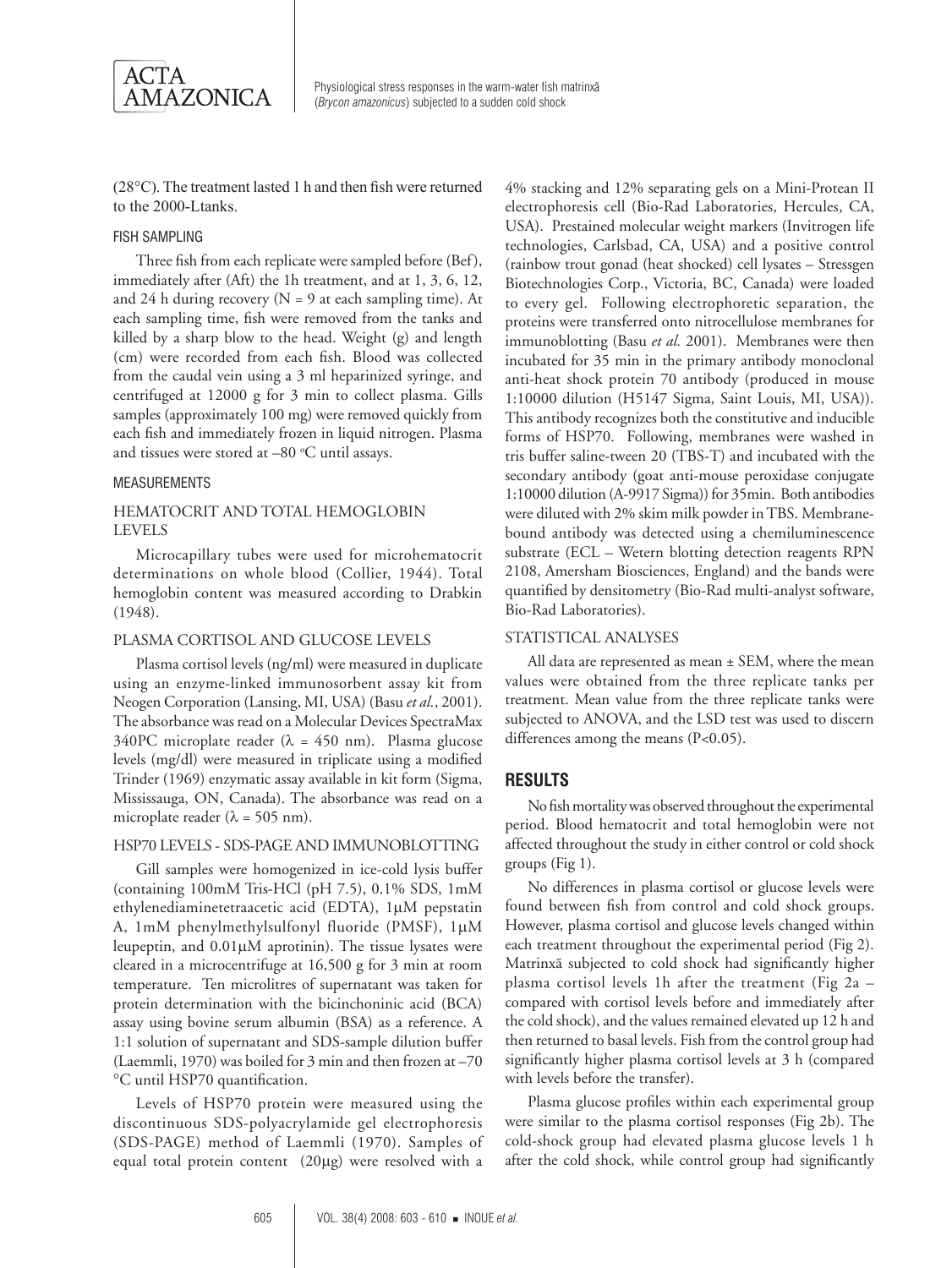## **ACTA AMAZONICA**

Physiological stress responses in the warm-water fish matrinxã (*Brycon amazonicus*) subjected to a sudden cold shock



**Figure 1 -** Hematocrit (%) (A) and total hemoglobin (g/100 mL) (B) in juvenile matrinxã, *Brycon amazonicus*, subjected to a 1-h cold shock from 28 °C to 18 °C. Bef, refers to plasma values before the treatment. Aft, refers to values immediately after the treatment. Bars represent treatment mean values ( $n =$ 3, mean of each replicate) and error bars represent standard error of the mean (SEM). Same letter above the bars demonstrate no significant differences (P>0.05) through time within each treatment.

increased values at 3 h. Plasma glucose levels never returned to pre-treatment levels (compared with levels before) even in the control group. Constitutive levels of HSP70 were found in the gills and the values were similar between treatments (Fig 3).

## **Discussion**

The resting values of cortisol, glucose, hematocrit, and total hemoglobin represented a non-stressed state in matrinxã. Similar resting levels have also been reported in other studies in which matrinxã has been exposed to different stressors (Avilez *et al.*, 2004; Carneiro & Urbinati, 2001; Roubach *et al.*, 2001).





**Figure 2 -** Plasma cortisol (a) and glucose (b) in juvenile matrinxã subjected to a 1-h cold shock from 28 °C to 18 °C. Bef, refers to plasma values before the treatment. Aft, refers to values immediately after the treatment. Bars represent treatment mean values ( $n = 3$ , mean of each replicate) and error bars represent standard error of the mean (SEM). Different letter above the bars demonstrate significant differences (P<0.05) through time within each treatment.



Figure 3. Band intensity of Gill HSP70 in juvenile matrinxã subjected to a 1hcold shock (from 28°C to 18°C). Control groups were only exposed to the necessary handling to conduct the experimental cold shock.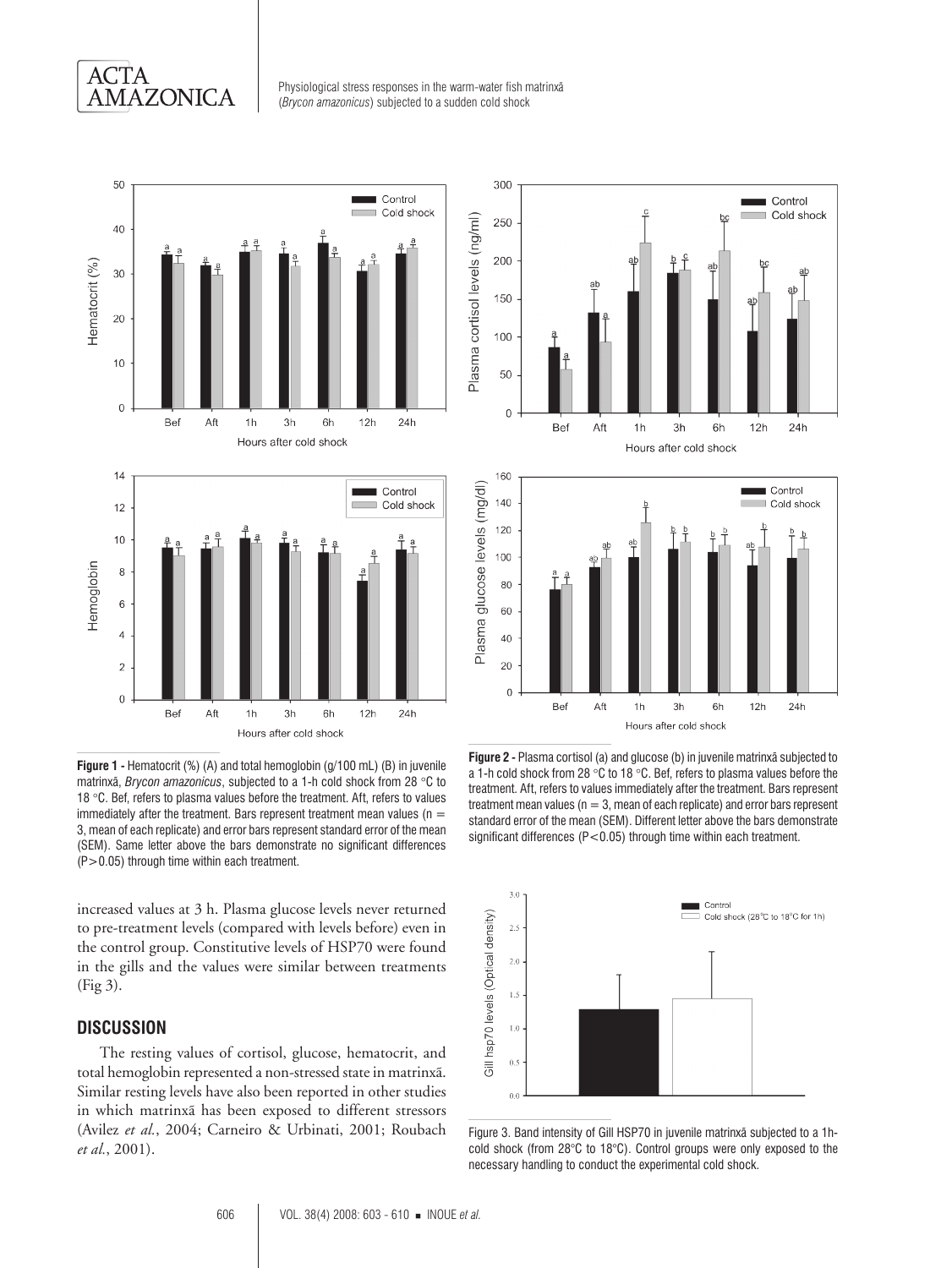

None of the physiological parameters we measured in matrinxã changed during the cold shock. Some of these parameters have been shown to change when fish are exposed to cold shock (*In vivo* studies: rainbow trout: Barton & Peter, 1982; tilapia aurea: Chen *et al.*, 2002, Kindle & Whitmore, 1986; common carp: Tanck *et al.*, 2000; milkfish: Hsieh *et al.*, 2003; *In vitro* studies: rainbow trout RTG-2 cells: Yamashita *et al.*, 1996; zebrafish ZF4 cells: Airaksinen *et al.*, 2003). However, after fish had returned to the conditions prior to cold shock, a clear increase in plasma cortisol and glucose occurred in the cold-shock group. Therefore, we suggest that matrinxã may not evoke certain components of the stress response to deal with this level of short-term water temperature change. The lack of a significant stress response beyond that in the control group might be associated with the natural life history of this species, which inhabits warm waters throughout the year.

Hematocrit and hemoglobin levels did not change either during or after the experimental cold shock. Similarly, acute handling and exposure to the anaesthetic tricaine methanesulfonate did not elicit significant hematocrit changes in matrinxã (Roubach *et al.*, 2001). However, these parameters have been shown to change in matrinxã exposed to other stressors. Nitrite in concentrations close to  $LC_{50}$  caused significant hematocrit, hemoglobin and metahemoglobin disturbances after 96h exposures (Avilez *et al.*, 2004). Hauling and transportation also have elicited hematocrit changes in this species (Carneiro & Urbinati, 2001; Urbinati & Carneiro, 2001).

The levels of plasma cortisol and glucose in matrinxã immediately after the cold shock were similar to the values of control groups (not exposed to cold water). *In vivo* studies have demonstrated that some indicators of the stress response (such as cortisol) can change when fish are exposed to acute cold shock (Barton & Peter, 1982; Tanck *et al.*, 2000; Chen *et al.*, 2002)**.** However, to be able to make reliable comparisons it is important to consider the natural life history of the species being tested. Matrinxã lives in the Amazon basin where the water is naturally warm, and the temperature is constant throughout the year (Esteves, 1988). In the Amazon region, increase in the water temperature is a natural phenomenon for the aquatic organisms, but sudden drop in the water temperature is essentially absent. This natural history condition is important for understanding why matrinxã responded by increasing cortisol and glucose when transferred from 18 ºC to 28 ºC, but not during the cold shock. Biological systems are shaped during evolution, and it is possible that in Amazon species the biochemical strategies evolved rather to cope with temperature increase than decrease. However, this study *per se* does not establish this. Further experiments should be carried out to investigate the stress response throughout the

course of the cold shock. Furthermore, it would be important to expose matrinxã not only to acute cold shock, but also to long-term acclimation to lower temperatures.

There are only a few *in vivo* studies on cold shock effects on the stress response in fish. None of them, however, has investigated the endocrine and cellular stress responses concomitantly. One of these studies used common carp as a model (Tanck *et al.* 2000). Differently from matrinxã, common carp is adapted to subtropical conditions and it has a wider temperature tolerance range (Tanck *et al.* 2000). Common carp had significantly elevated plasma cortisol and lactate (but not glucose) levels when subjected to an acute cold shock (from 25°C to 14°C). Plasma cortisol levels increased approximately 20 min after the onset of the experimental cold shock and remained significantly elevated throughout the cold shock. Also contrasting to our results, plasma cortisol levels did not increase after water temperature had returned to 25°C (Tanck *et al.* 2000). Rainbow trout, a cold-water fish, subjected to an abrupt cold temperature change (from  $9^{\circ}C$  to  $1^{\circ}C$ ) showed increased plasma cortisol levels at 4h after, and the values remained elevated for up to 2 days (Barton & Peter, 1982). *Tilapia aurea* exposed to cold shock (from 25 °C to 13 °C during 30-120 min) also increased plasma cortisol levels not only during the cold stress, but also 1-2 days after (Chen *et al.*, 2002). Under experimental conditions the lower lethal temperature is between  $6\n-9\n-°C$ , demonstrating that this species is able to tolerate cold temperature (Chervinski & Lahav, 1976; Shafland & Pestrak, 1982). Collectively, these studies demonstrated that fish can elicit an endocrine response during cold shock and this response is probably evoked to help the animal to deal with the insult, as it is presumed to do for other stressors (Barton & Iwama, 1991). However, it is important to consider that these species can naturally survive in environments with low water temperature. Therefore, their response to a cold shock may differ from species such as matrinxã that have not evolved in an environment where water temperatures can get very low seasonally or even daily. Although possibly the lack of response in matrinxã is directly related to their natural history life, we cannot rule out that an increase in those parameters happened, but was not detected, since we did not sample fish throughout the cold shock period. It is equally difficult to explain the lack of endocrine response. One possibility is that the activity of the enzymes involved in steroid and glucose synthesis were altered (possibly down-regulated) by the low temperature. It is also possible that the cold shock period was not either severe or long enough to allow a physiological response to be elicited. We pushed fish very close to their tolerance limits. Guimarães & Storti-Filho (2003) exposed matrinxã to a range of temperatures (from 12 to 39  $\degree$ C) and demonstrated that the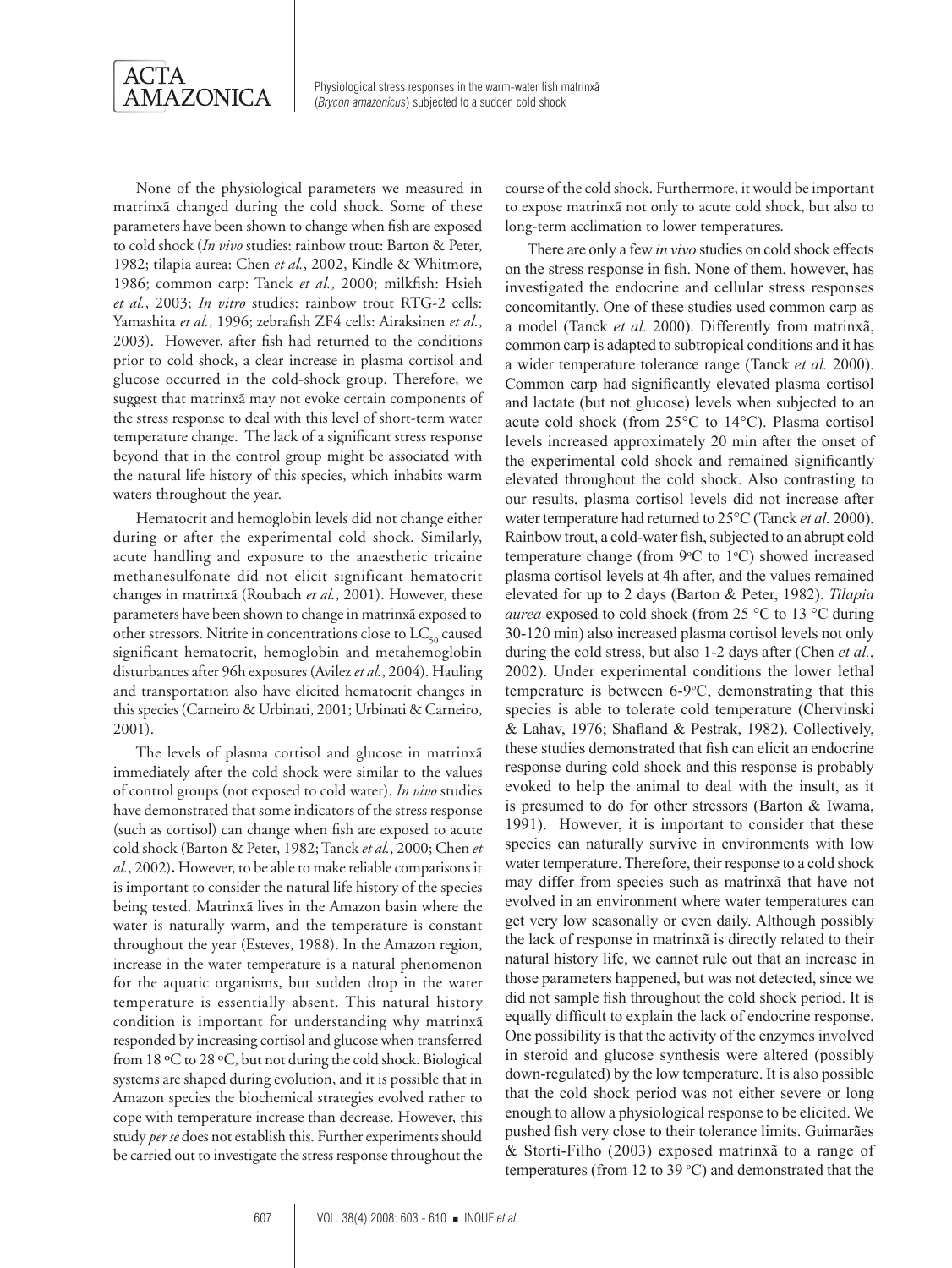

low temperature limit was 18°C. The authors also showed that at 15°C mortality started to occur immediately after the transfer to the cold-water. Further research is necessary to determine whether a long-term cold shock would elicit a physiological response in matrinxã. The lack of response would evidence the inability to adapt to cold, which could eventually lead to fish death. Indeed, mass mortality of matrinxã has been observed in aquaculture facilities close to subtropical areas.

In this study, matrinxã did not induce synthesis of HSP70 either during the cold shock or during the recovery from the insult. It is possible that, due to its ectothermic nature, the fish down-regulated their metabolism during the cold shock and therefore decreased protein synthesis. This is the first *in vivo* study in tropical fish examining the HSP70 response during cold shock. Usually induction of HSP70 synthesis occurs to protect thermally denaturated proteins. HSP70 binds to the denaturated protein, prevents its aggregation and facilitates the re-folding to its native form (Hoffman *et al.*, 2000). If cold shock did not cause denaturation of proteins, but did cause a transient inhibition of some cellular proteins (Etchegaray & Inouye, 1999), the lack of HSP70 response in matrinxã makes sense. Atlantic salmon exposed to a 2 h, 12°C cold shock (from 16°C to 4°C) did not increase HSP70 mRNA levels (Zarate & Bradley, 2003). An *in vitro* study using a cell line of a tropical fish (zebrafish ZF4) did not show HSP70 induction during cold shock (Airaksinen *et al.,* 2003). It might be possible that other proteins are induced to help the animals to cope with the cold shock. It has been shown in *E. coli* that cold shock induces the synthesis of several proteins collectively known as the cold shock proteins (CSPs) (Etchegeray and Inouye, 1999). Further investigation would be necessary to see if these proteins would also be induced in fish.

In our study, fish were subjected to a heat shock of  $+10$ C (from 18 °C back to 28 °C) 1 h after the cold shock before the recovery period and still no induction of HSP70 synthesis was observed. There is no similar work either in tropical or temperate fish. Flies, however, induce HSP70 during the recovery from cold shock (Burton *et al.*, 1988; Joplin *et al.*, 1990; Nunamaker *et al.*, 1996). Plasma cortisol and glucose levels significantly increased during the recovery period, demonstrating that matrinxã was sensitive to the repeated disturbances (handling + heat shock). We suspect that the lack of HSP70 response was also influenced by the natural life history of this species. Matrinxã lives in the Amazon Basin, which is an environment with warm and steady water temperatures (Esteves, 1988). It has been demonstrated that most organisms elicit an HSP70 response when subjected to 5-10 °C above their normal temperature range (Liquidist, 1986). Therefore, it may be possible that the  $10^{\circ}$ C increase in temperature, which made the fish return to their normal

temperature range, was not enough to elicit a heat shock response. Similarly, tilapia (*Oreochromis mossambicus*) did not elicit a heat shock response when subjected to an increase in water temperature within their normal temperature range (Basu *et al.*, 2001).

In conclusion, our data demonstrated that matrinxã, an Amazonian fish, did not elicit a characteristic stress response during cold shock. But plasma cortisol and glucose levels increased during the recovery period. This study also showed for the first time that HSP70 is present at constitutive levels in matrinxã, although concentrations also did not change from the cold shock.

## **Acknowledgments**

Grants from the National Research Council of Canada (NRC-IMB), and the funding agencies from Brazil "Conselho Nacional Conselho Nacional de Desenvolvimento Científico e Tecnológico (CNPq 141595/01-9, 150666/2005-5)", and "Coordenação de Aperfeiçoamento de Pessoal de Nível Superior (Capes BEX 1154/03-6)" supported this work. We are grateful to Dr. Bruce Barton for his constructive comments. We are also indebted to our friends from our labs for the assistance during this work.

## **literature cited**

- Afonso, L.O.B.; Basu, N., Nakano, K.; Devlin, R.H.; Iwama, G.K. 2004. Sex-related differences in the organismal and cellular stress response in juvenile salmon exposed to treated bleached kraft mill effluent. *Fish Physiol. Biochem*., 29: 173-179.
- Airaksinen, S.; Jokiletho, T.; Raabergh, C.M.; Nikinmaa, M. 2003. Heat and cold inducible regulation of Hsp-70 expressions in zebrafish ZF4 cells. *Comp. Biochem. Physiol. B*, 136 (2): 275- 282.
- Arana, L.V. 1997. *Princípios químicos da qualidade da água em aqüicultura*. Editora da UFSC, Florianópolis,Brazil. 166 p.
- Avilez, I.; Altran, A.; Aguiar, L.; Moraes, G. 2004. Hematological responses of the neotropical teleost matrinxã *Brycon cephalus* to environmental nitrite. *Comp. Biochem. Physiol. C*, 139 (1-3): 135-139.
- Barton, B.A.; Iwama, G.K. 1991. Physiological changes in fish from stress in aquaculture with emphasis on the response and effects of corticosteroids. *Ann. Rev. of Fish Diseases,* 1: 3-26.
- Barton, B.A.; Peter, R.E. 1982. Plasma cortisol stress response in fingerling rainbow trout *Salmo gairdneri* to various transport conditions, anaesthesia, and cold shock. *Journal of Fish Biology*, 20: 39-51.
- Basu, N.; Nakano,T.; Grau, E.G.; Iwama, G.K. 2001. The effects of cortisol on heat shock protein 70 levels in two fish species. *Gen. Comp. Endocrinol.,* 124: 97-105.
- Basu, N.; Todgham, A.E.; Ackerman, P.A.; Bibeau, M.R.; Nakano, K.; Schulte, P.M.; Iwama, G.K. 2002. Heat shock protein genes and their functional significance in fish. Gene, 295: 173-183.